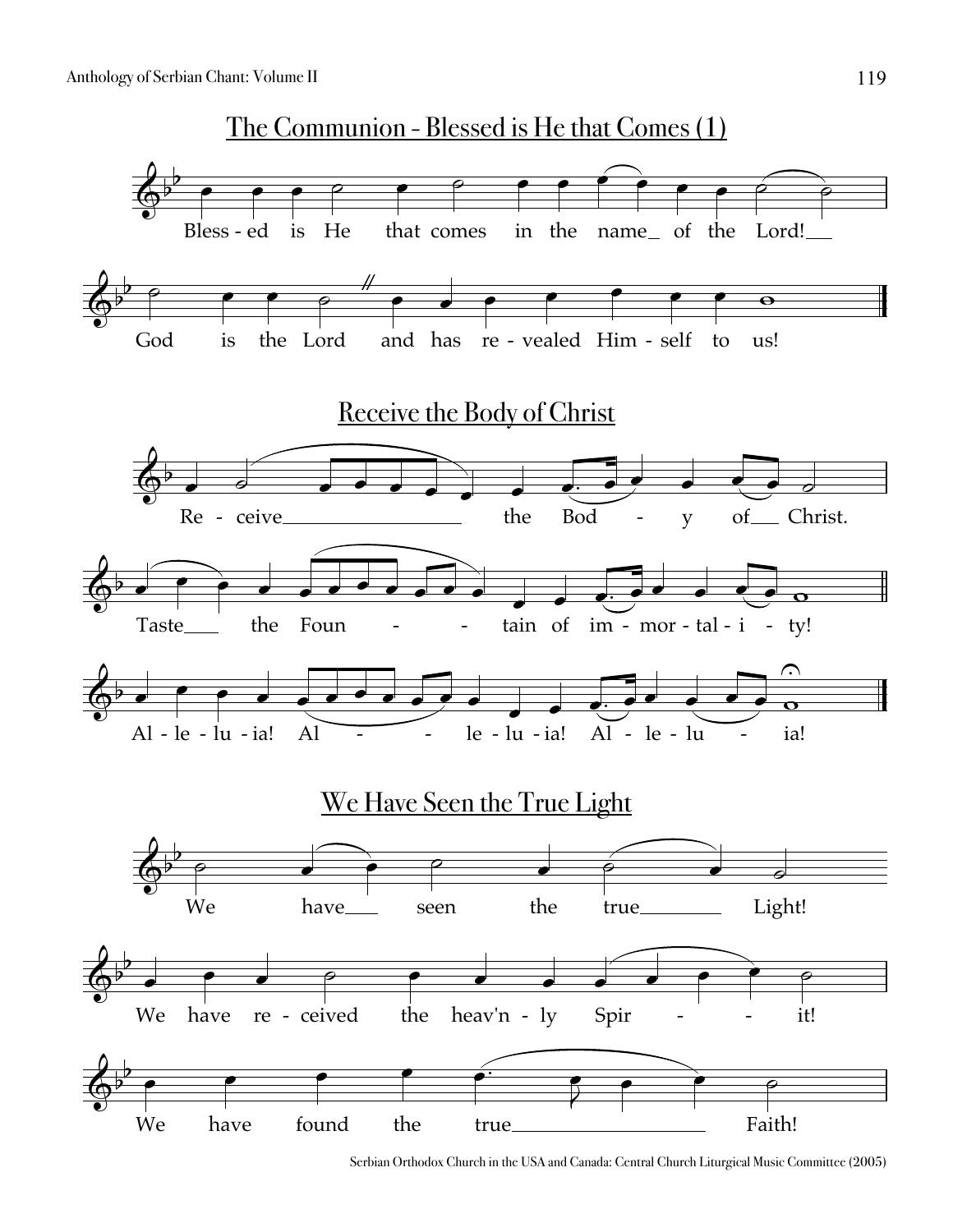

Serbian Orthodox Church in the USA and Canada: Central Church Liturgical Music Committee (2005)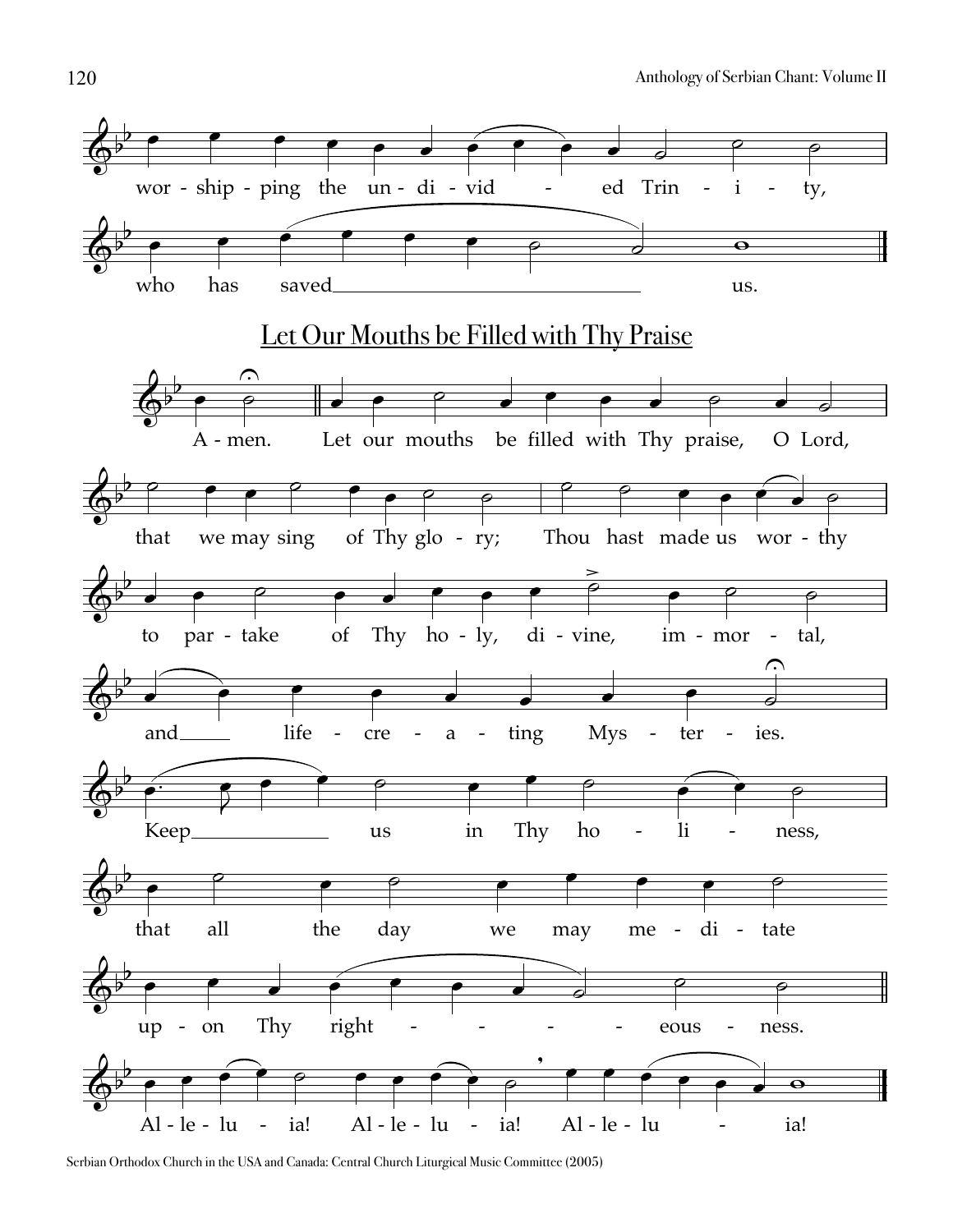Anthology of Serbian Chant: Volume II



Serbian Orthodox Church in the USA and Canada: Central Church Liturgical Music Committee (2005)